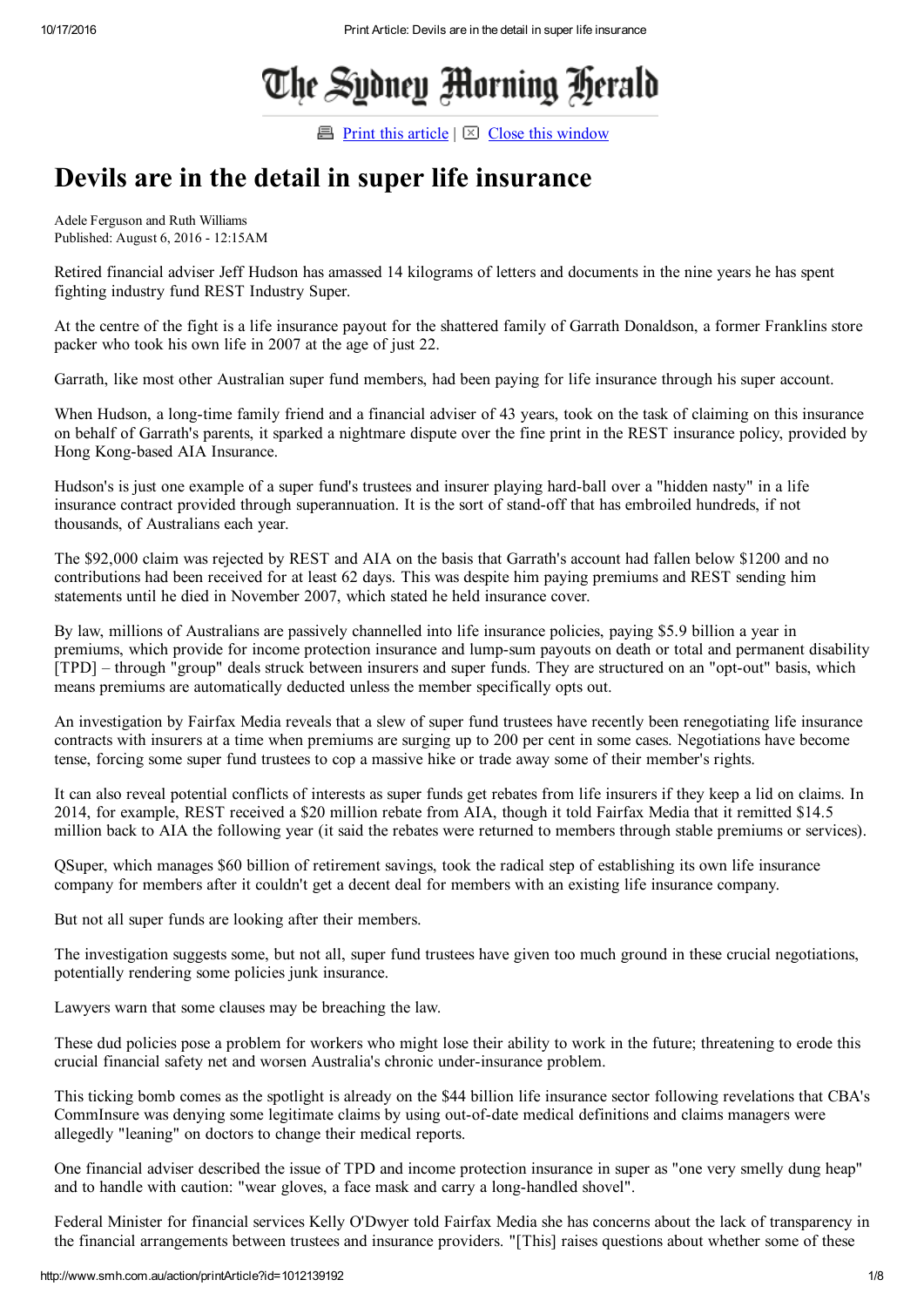10/17/2016 Print Article: Devils are in the detail in super life insurance

arrangements are in the best interests of members and whether members are receiving appropriate cover," she says.

Ms O'Dwyer says the government supports transparency in the financial system, "and especially in respect of the compulsory superannuation savings system".

Her comments come on the back of a draft report released this week by the Productivity Commission into the competitiveness and efficiency of the superannuation system. The report says it will look at the role of life insurance in super funds and whether trustees are offering the most "appropriate" insurance for their members, and whether the costs of insurance are minimised for the type and level of cover provided.



Time for a clean-up: Nationals senator John Williams.

Nationals senator John Williams, an influential critic of Australia's financial services companies, says the life insurance industry needs cleaning up. He is appalled by the Donaldson case.

As he puts it, if someone's home burns down and they have contents insurance, their claim doesn't depend on how much money they have in their bank account. "It is disgusting stuff," he says.

Williams, whose re-election to the upper house was this week confirmed, told Fairfax Media that he would relaunch the Senate inquiry into life insurance that was announced before the election – but would broaden it to look at life insurance deals in super and the role of trustees.

The Garrath Donaldson case has, in part, convinced him that the "opt-out" system of life insurance in super should be dumped in favour of an "opt in" system.

"I have big concerns that we have four or five million Australians with life insurance in their super and they don't even know they have it," Williams says.

"I think it should be an opt-in [situation], especially when, as I said, we're seeing stories about insurers failing to pay claims."

His comments will send a chill down the spine of those running Australia's super funds and the insurance industry.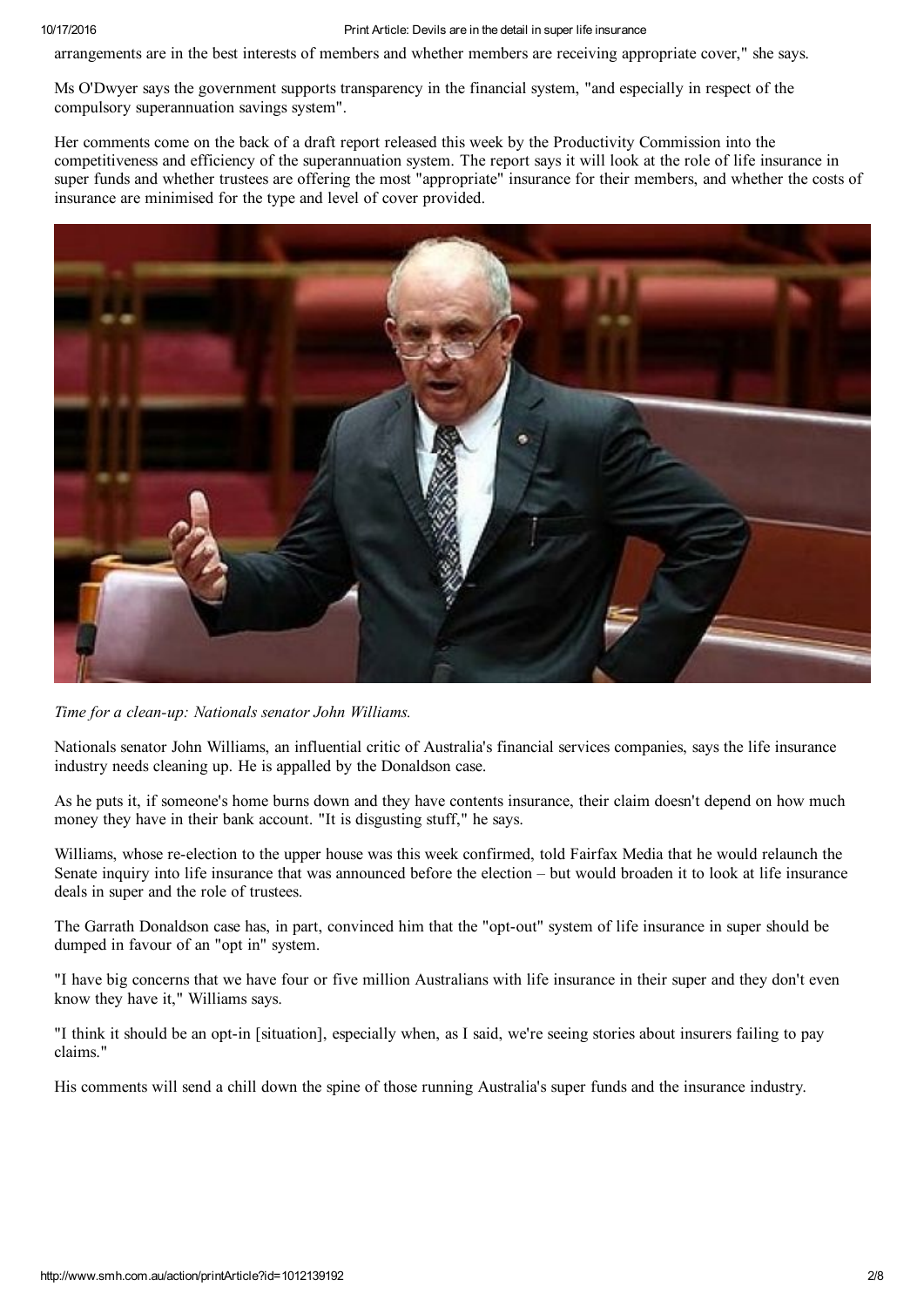

#### Lost ground

Maurice Blackburn partner Josh Mennen, who specialises in superannuation and insurance, warns the new contracts mean that many more claims will be declined, leaving thousands of people who would have previously been entitled to lumpsum payments lining up for Centrelink benefits.

"[In this country] we have an underinsurance problem [and] huge levels of mortgage debt, and so we need a safety net with TPD insurance," he says. "We need to get it right, but the pendulum has swung too far the wrong way."

John Berrill, a life insurance lawyer with 25 years experience, points to a string of new conditions in group life insurance contracts that should pose "red flags" for members.

Berrill, a principal at Berrill & Watson Lawyers, says the differences in the policies may come down to a few subtle word changes or phrases. The importance may be lost on an ordinary person.

Features in some new contracts flagged as being of concern by legal experts include:

- "Sunset clauses": shorter time limits on how long after a "disablement" a person can easily claim TPD insurance, with at least one fund imposing a six-month limit.
- Activities of daily living tests, in which a person must prove, with medical evidence, that they are incapable of two or three tasks like showering, dressing, eating, toileting and moving in and out of a chair without the assistance of another person.
- Changes to what sort of work a person must be incapable of doing before they receive a payout, eg. instead of being unable to perform a suitable job given their background, qualifications and work history, they must be incapable of performing "any" other job for which they could be trained.
- Unusual exclusions; for example, disablement caused by accidental injuries or illness, which would, Berrill says, exclude injuries caused by assaults.
- New proposals to pay TPD claims in instalments, with the claimant needing to requalify every time to receive the next sum.
- Harder words about what constitutes TPD, for example, instead of the person being "unlikely" to be able to return to work, they must prove that they are "unable, ever" to return to work.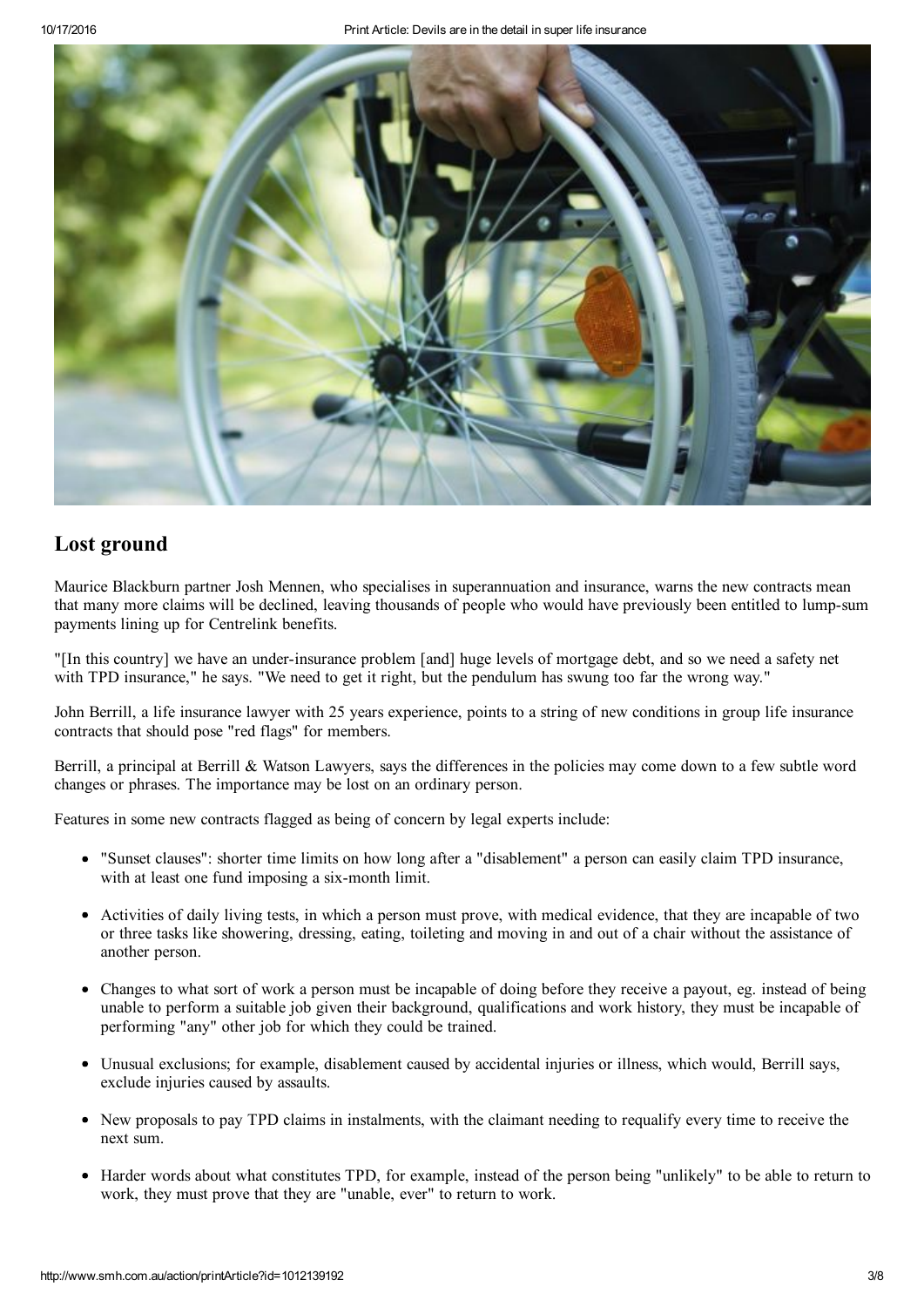

#### The fine print

Berrill points to the AIA Insurance contract offered through the BT Business Super and BT Lifetime Super Employer Plan, for example, which he says is difficult to qualify for anyone working in a long list of so-called "special risk occupations", including freelance journalists, property developers, radio announcers and musicians.

People on this list must not only prove they cannot work – they must also get medical certification that they are "continuously and totally unable" to perform at least two "daily living" activities unassisted, for example, showering and dressing.

"Very few people would be able to claim under this definition," Berrill says.

BT disagrees. In a statement it says members continue to be paid under the new definitions. A spokesman said the company sought to make insurance cover "more accessible" to members, including those working in special risk occupations "who otherwise may have been excluded".

AIA says it is "simply false" to imply that it was seeking to make it harder for members to make claims. "The opposite is true," says chief executive Damien Mu.

"We have actually invested to make the claims experience easier for claimants."

MTAA Super, which kicked off a new deal with MetLife Insurance in March 2015, says members must be "unable to ever" engage in work for which they could "become reasonably suited by education, training or experience".

Previously, members had to be considered "unlikely ever" to return to work. The current policy also excludes any incapacity not considered "accidental" – which Berrill said could exclude an assault or a repetitive strain injury.

MTAA said in a statement its current insurance offering provided "the most balanced, costefficient and appropriate insurance cover for all members". It said 87 per cent of claims had been paid out since March 2015 when the new TPD definition was introduced.

Sunsuper's life insurance deal with AIA involves delivering TPD payouts in annual instalments, a five-year limit on lodging claims, and a tough test of incapacity by changing the wording to "unable ever" to work from "unlikely ever" to work.

Sunsuper said in a statement its policy was aimed at providing "the right level of cover for members at the right time", as well as managing insurance costs. It pointed to research it had commissioned that found that 36 per cent of TPD claimants eventually returned to work or were seeking work. It said the changes to its insurance had resulted in a 30 per cent cut in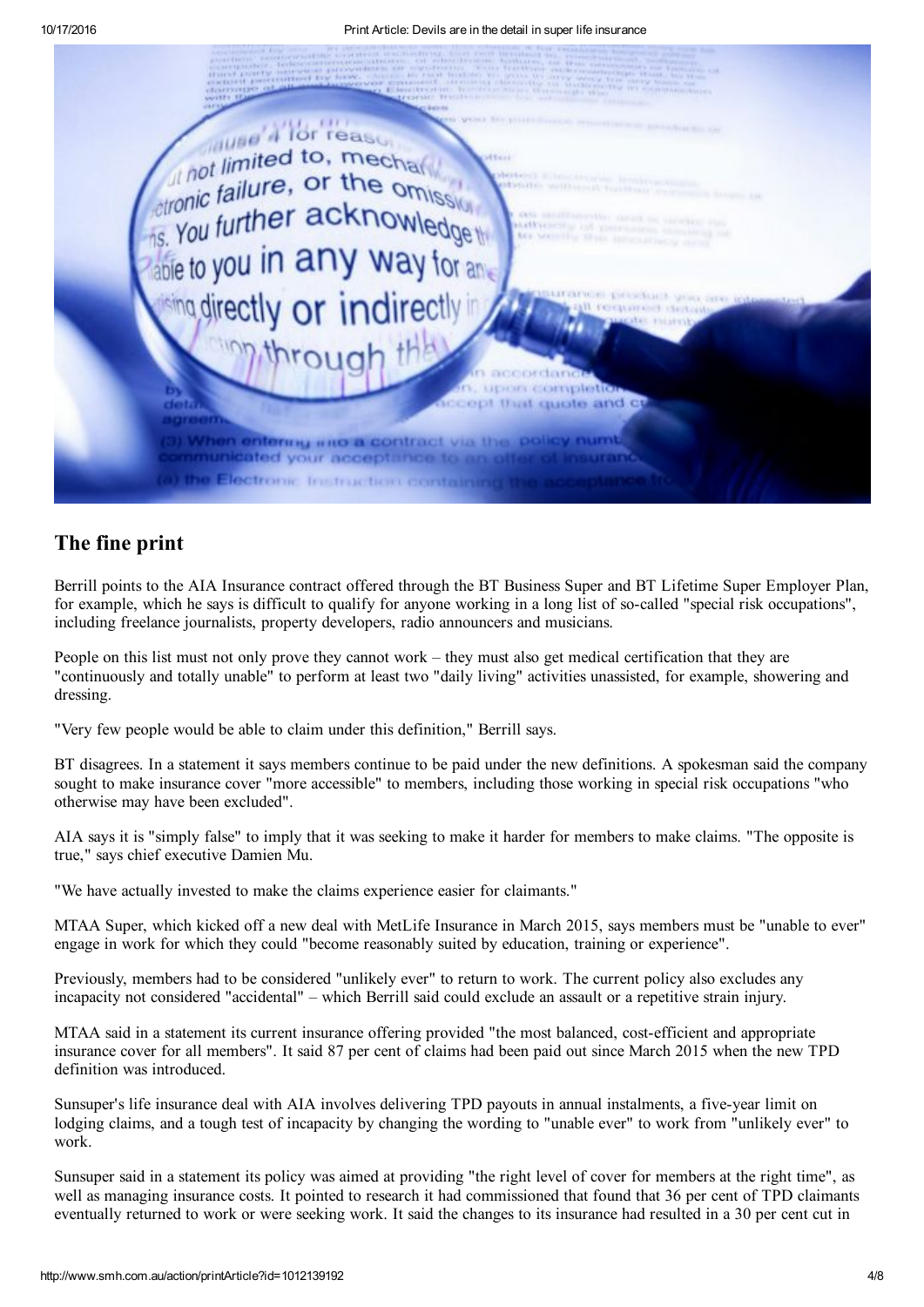premiums for members.

## **Super disputes involving disability** cover are on the rise

| YEAR ENDED 30 JUNE    | 2011<br>(%) | 2012<br>(%) | 2013<br>(%) | 2014<br>(%) | 2015<br>(%) |
|-----------------------|-------------|-------------|-------------|-------------|-------------|
| Administration        | 54.1        | 55.3        | 53.2        | 46.4        | 49.2        |
| Death                 | 33.2        | 32.4        | 30.5        | 32.5        | 28.7        |
| <b>Disability</b>     | 12.7        | 12.3        | 16.3        | 21.1        | 22.1        |
| Total (actual number) | 1,496       | 1,589       | 1,457       | 1,364       | 1,586       |

Source: Superannuation Complaints Tribunal annual report 2014-15

A key issue is whether some of the new insurance contracts breach laws and regulations governing super, including those that define who should be considered "permanently incapacitated".

Berrill argues that some insurance contracts go too far in defining the level of incapacitation a person must be suffering to qualify for a payout. For example, Commonwealth regulations say a person must be "unlikely" to again work to be considered permanently incapacitated, but multiple super insurance contracts require a person to prove that they are "unable ever" to work again.

He believes the regulator, APRA, has been too focused on the liquidity and profitability of life insurers and dropped the ball on ensuring the new insurance contracts comply with the law.

APRA told Fairfax Media that it was aware of the recent "industry developments", and had advised the super and life insurance industries of the need to make sure arrangements complied with laws and prudential requirements.

The super funds and insurers contacted by Fairfax Media insisted their insurance policies complied with all relevant laws.

"The not-for-profit super industry recognises that insurance in superannuation needs to provide a meaningful benefit to superannuation fund members in a sustainable and affordable way," said Tom Garcia, chief executive of the Australian Institute of Super Trustees. "Trustees are very mindful of the need to address the current challenges in group insurance, such as rising claim rates and increasing premiums."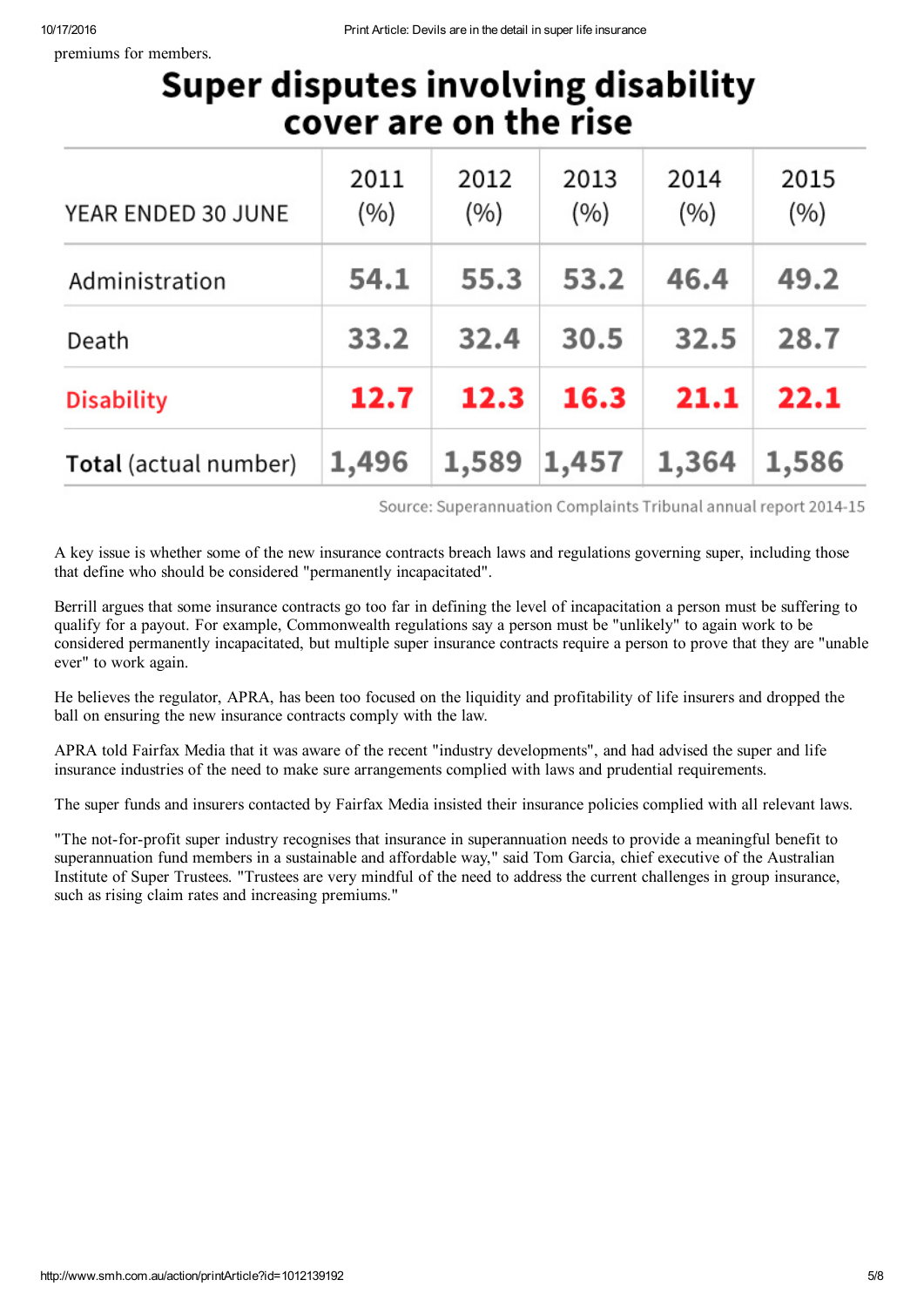

#### Back story

It used to be easy to make money selling group life insurance.

Millions of Australians paid for the products, but claims were low, partly because fund members didn't even know they could claim.

By the late 2000s, competition for superannuation life insurance business became cut-throat. Premiums were reduced, policies became more generous. Super fund trustees held all the bargaining power.

The crunch came in 2013, when life insurers were caught by surprise by a jump in claims for TPD payouts. Various reasons have been given for this spike – a rise in mental health claims related to redundancies and retrenchments, changes to workers compensation laws, greater awareness by members of their right to claim (often due to the advice of medical support groups and peak bodies) and the increased involvement of plaintiff law firms.

Because so few people had previously claimed, insurers didn't properly budget for what would happen if more people did. The industry's resulting plunge into the red was so dramatic that it alarmed APRA, which chided the industry for being too aggressive in chasing new business.

It is a matter of debate whether the industry is now being too aggressive in trying to recoup the massive losses posted earlier in the decade – or whether it is simply trying to find a "sustainable" pricing structure.

Jenni Baxter, head of consulting and research at Rice Warner Actuaries, says funds and insurers were trying to strike sustainable arrangements in the balance between contract terms and premiums, with the aim to keep premiums low enough that they don't "unreasonably erode" the growth of fund members' nest eggs.

"Where you see premiums starting to [go too high], it's in everyone's interest to try and bring them down," she says.

But Maurice Blackburn's Mennen says the knee-jerk premium increases and claims crackdowns by insurers have gone much too far the other way.

"The group life sector has blamed everyone but itself for the bad claims experience in previous years," he says. "It missold its policies in a competitive market, what they are doing now is using that as an excuse to take draconian measures."

Berrill points to several super funds who have renegotiated insurance contracts without narrowing TPD definitions, including CBUS (which uses TAL insurance) and the Alcoa Retirement Plan negotiated with MLC this year.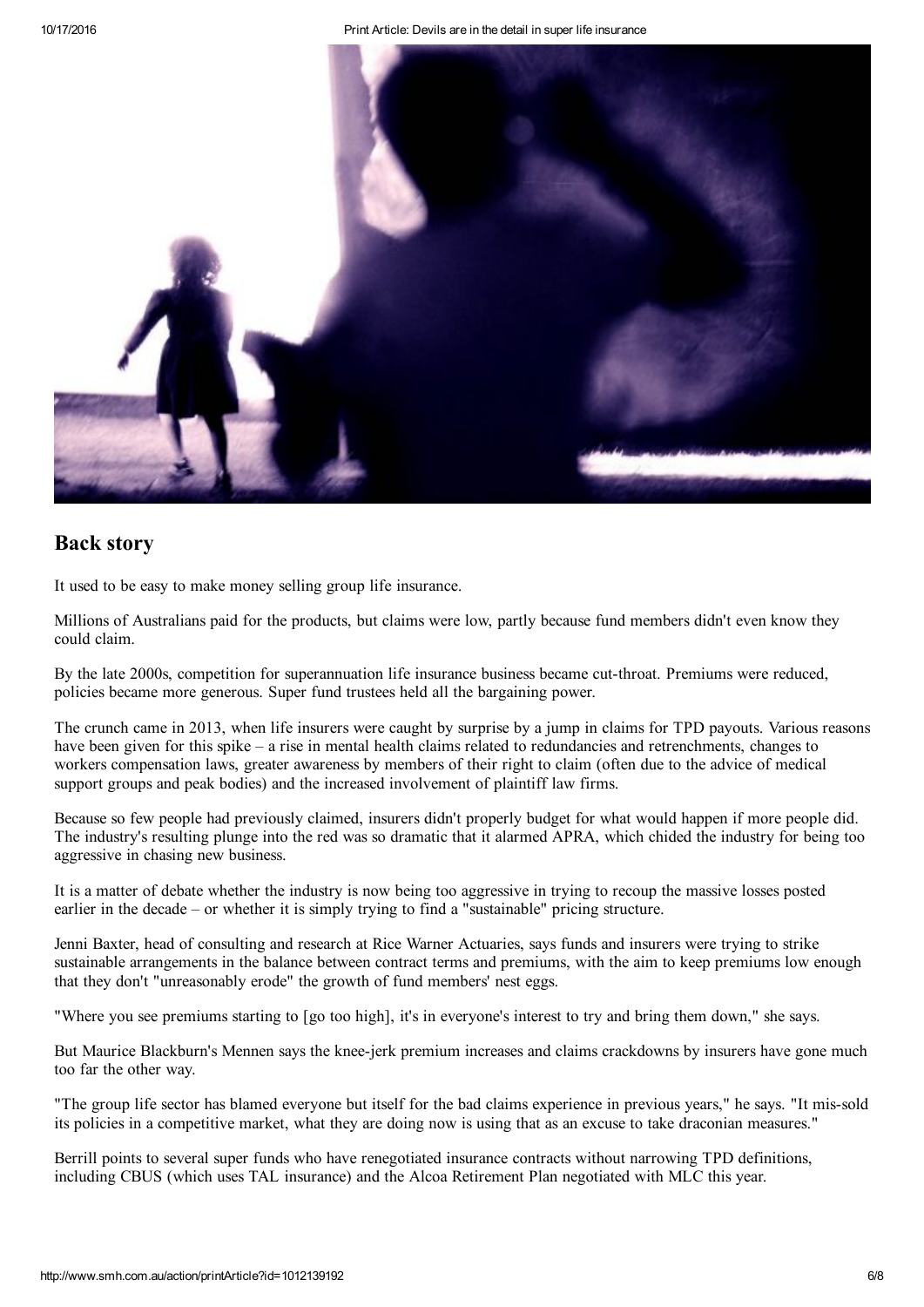#### Bad history

D

Australia's life insurance sector is already reeling after being hit by a scandal inside the [Commonwealth](http://www.smh.com.au/business/banking-and-finance/comminsure-accused-of-turning-its-back-on-its-own-mentally-ill-employee-20160304-gnakh2) Bank's insurance arm, CommInsure, following revelations by Fairfax Media and Four Corners that it denied or delayed some legitimate life insurance claims, many inside super funds including HESTA and Kinetic Super.

One included former star employee Matthew Attwater, who won a top award from the bank in 2010 for his performance at work, and was medically retired in 2013 following a vicious attack where he was beaten and his beloved dog decapitated. It took more than three years before a TPD claim was finally paid out.

Last year, APRA warned insurers that they couldn't simply "take a 'harder line" in considering claims in an effort to reduce claims costs.

And in May this year, it wrote to all Australian life insurers requesting information, including about their culture, claims philosophy, and how boards monitor whether claims are handled fairly.

Sally Loane, chief executive of the Financial Services Council (which represents life insurers), said life insurance was in the middle of the biggest reforms for decades, including the launch of a new Code of Practice, due in October, aimed at strengthening "community trust and confidence" in the sector.

Life insurance is an important product, but it needs to be right. Trustees have an obligation to act in their members' best interests and that means not being bullied into policies that are unfair.

The industry is scattered with examples of delays and denials. Look no further than FOS and the SCT. In the case of TPD payouts, it can be devastating for people adjusting to losing their livelihoods and work networks.

Mark Flannagan, from Kilsyth in Victoria, lodged a claim with MetLife through MTAA early last year. Flannagan had injured his lower back while working as a storeman in the early 1990s.

But eventually, the pain got too much, to the point that even odd jobs around the house, like vacuuming caused severe pain.

In 2013 doctors declared him unfit for the workforce – totally and permanently disabled – due to his chronic pain and the restrictions his back injury placed on his movements.

For someone who loved his job driving trucks, and took pride in being a hard worker, it was a "bitter pill".

Three insurers paid out after reviewing Flannagan's medical files, recognising the debilitating nature of his injury. But MetLife refused to pay for more than a year, with Flannagan's lawyers, Maurice Blackburn, accusing the insurer of "fishing" for information and engaging in semantics to deny his claim.

After he had battled for more than a year, MTAA says it has now decided to pay Flannagan's claim, a decision it says was made in "accordance with normal processes". The decision was made during the course of this investigation.